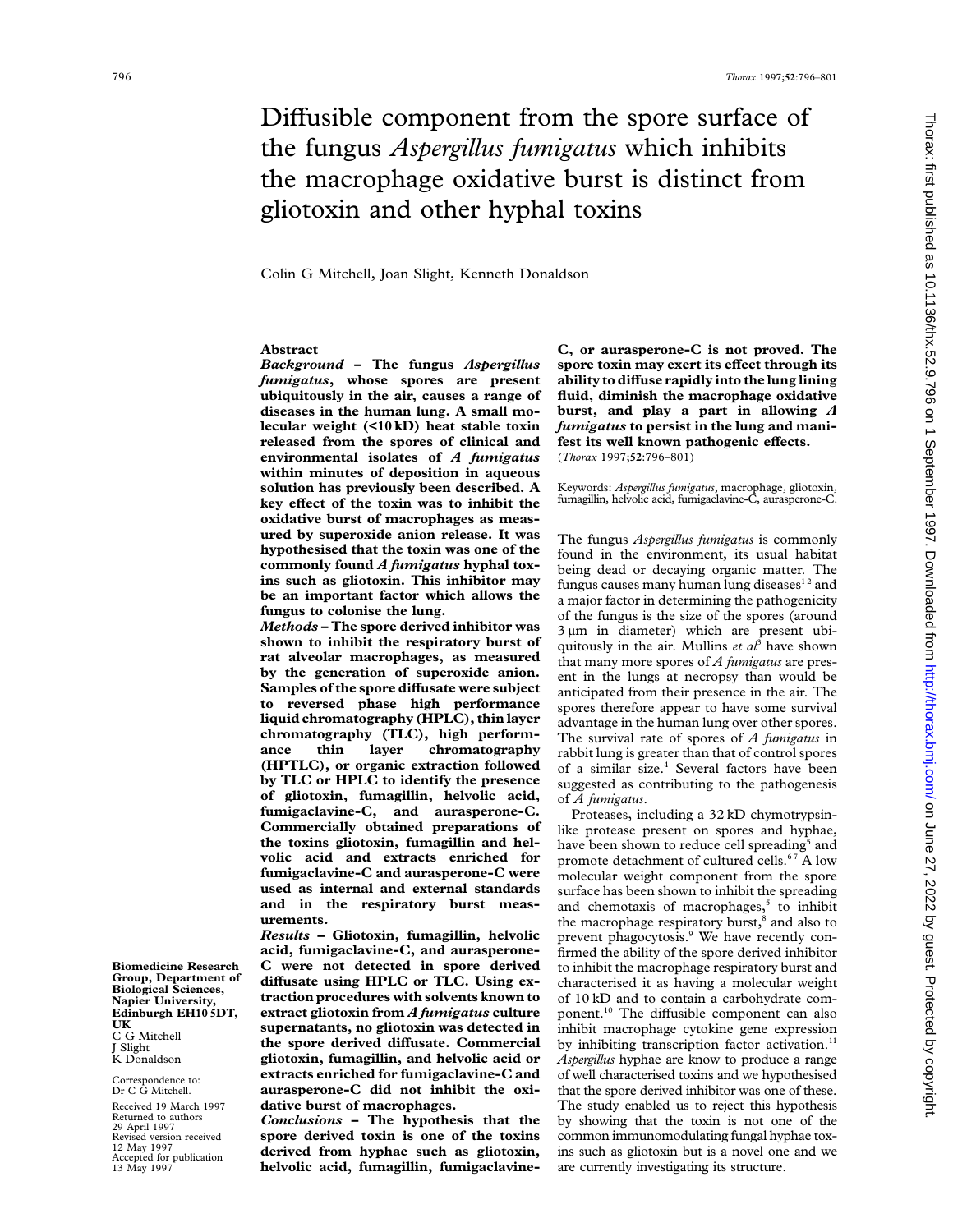Oxidised gliotoxin, helvolic acid, and fuma- concentration of each toxin. gillin were from Sigma (Poole, Dorset, UK) and reduced gliotoxin was prepared by the method of Waring et al.<sup>12</sup> All solvents were VIABILITY HPLC grade. In house bred adult Wistar rats To determine whether gliotoxin, fumagillin,

Euthatal (Rhone Merieux Ltd). The lungs were method. dissected free of the thoracic cavity and lavaged with  $4 \times 8$  ml sequential volumes of saline at 37°C to obtain the alveolar macrophages which IDENTIFICATION OF GLIOTOXIN BY THIN LAYER were  $>95\%$  pure, the remainder being lym- CHROMATOGRAPHY (TLC) phocytes. Analysis of *A fumigatus* diffusate by TLC to

A single strain of *A fumigatus* was isolated from the sputum of a patient with allergic man, Cat. No 4861-820), including standards bronchopulmonary aspergillosis. Spores were of oxidised and reduced gliotoxin  $(5-10 \mu g)$  of obtained from cultures that were grown for 10 standard per spot). The *A fumigatus* diffusate days at 30°C on malt agar. Spore suspensions was concentrated 50-fold by freeze drying bewere prepared in Hank's balanced salt solution fore analysis. The plate was developed 14 cm (HBSS, Gibco) by gentle homogenisation. with each of the following solvents: solvent 1, Spore counts were performed using an im- dichloromethane:methanol (97:3 v/v); solvent proved Neubauer chamber. To obtain diffusate 2, chloroform:methanol (70:30 v/v). Plates the spores were incubated at a concentration were air dried with the gliotoxin visualised as of  $10^8$ /ml in HBSS at 37°C for one hour in an orbital incubator. The soluble diffusate was  $5\%$  (w/v) silver nitrate in ethanol: H<sub>2</sub>O (95:5) passed through a Whatman number 1 filter v/v). paper followed by a 0.22 µm sterile filter and stored at  $-20^{\circ}$ C.

Superoxide anion was measured as previously with 25 ml of chloroform, ethyl acetate, or described.<sup>13</sup> Briefly, the assay mixture com- dichloromethane with shaking overnight. The prised 1.5 ml HBSS containing 2 mg/ml dex- organic phase was removed, evaporated to drytrose (Sigma) and 1 mg/ml cytochrome C ness under vacuum, and re-dissolved in 100  $\mu$ l (Sigma). Gliotoxin, fumagillin, and helvolic of either chloroform or dichloromethane for (Sigma). Gliotoxin, fumagillin, and helvolic acid (Sigma) were dissolved in ethanol at a TLC analysis, re-dissolved in 500 µl of methconcentration of 1 mg/ml and stored at  $-20^{\circ}$ C. anol:H<sub>2</sub>O (50:50 v/v) for high performance Each toxin was added to the assay in 10-fold liquid chromatography (HPLC) analysis or Each toxin was added to the assay in 10-fold dilutions to give final concentrations of 1 ng/ 1 ml of HBSS for the superoxide anion assay. ml to  $10 \mu g/ml$ . In a fourth series of experiments gliotoxin, fumagillin, and helvolic acid were added in paired combinations and also as a HIGH PERFORMANCE LIQUID CHROMATOGRAPHY triplicate to see if more than one toxin had to A modification of the method of Richard *et al*<sup>14</sup> be present to provoke an inhibitory response. was used to analyse *A fumigatus* diffusate for In a final series of experiments spore diffusate the presence of oxidised and reduced gliotoxin. which had been extracted with chloroform or The HPLC was from LKB-Pharmacia fitted dichloromethane was added to give a final con- with a Spherisorb Spheri-5 RP-18 reversed centration of extraction products that would phase column ( $220 \times 2.1$  mm,  $5 \mu m$ ) with an be found in an equivalent one quarter dilution RP-18 Newguard ( $15 \times 3.2$  mm, 7  $\mu$ m) guard of the unfractionated diffusate. Broncho-column. The mobile phase was methanol: H<sub>2</sub>O alveolar macrophages  $(0.25 \times 10^6)$  were added (50:50 v/v). Samples were dissolved in the to each assay tube and triggered with phorbol mobile phase and  $20 \mu$  injected onto the col-<br>myristate acetate (PMA) (final concentration umn at a flow rate of 0.1 ml/min with a demyristate acetate (PMA) (final concentration 1 µg/ml; Sigma). Superoxide dismutase (SOD) tection wavelength of 275 nm. All samples and controls (final concentration 38  $\mu$ g/ml; Sigma) solvents were filtered through a 0.2  $\mu$ m filter were included in each assay. All assays were before use. performed in triplicate and incubated at 37°C for one hour. The supernatants were then read at 550 nm and  $468$  nm as previously described<sup>10</sup> EXTRACTION AND ANALYSIS OF AURASPERONE-C and expressed as nanomoles of superoxide an- This was carried out by a modification of the ion produced/10<sup>6</sup>cells. Experiments were also

**Methods** carried out to assess the effect of 0.01% (v/v) ethanol which was present in the highest

were used throughout.  $\qquad \qquad \qquad$  and helvolic acid were lethal to cells,  $4 \times 10^5$ alveolar macrophages were incubated in  $10 \mu g$ / ml of each toxin for one hour at 37°C. Fol- BRONCHOALVEOLAR LAVAGE lowing this incubation the percentage viability Rats were killed by intraperitoneal injection of was determined by the trypan blue exclusion

identify the presence of both oxidised and reduced gliotoxin was by a modification of the FUNGAL SPORES AND *A FUMIGATUS* DIFFUSATE method of Richard *et al.*<sup>14</sup> Samples (10–20  $\mu$ ) A single strain of *A fumigatus* was isolated were spotted onto a K6F silica-60 plate (Whatorange/brown spots using a spray containing

## EXTRACTION OF DIFFUSATE WITH ORGANIC **SOLVENTS**

*A fumigatus* diffusate (100 ml) was extracted

column. The mobile phase was methanol: $H_2O$ <br>(50:50 v/v). Samples were dissolved in the solvents were filtered through a  $0.2 \,\mu m$  filter

method of Ehrlich et al.<sup>15</sup> In 100 ml of di-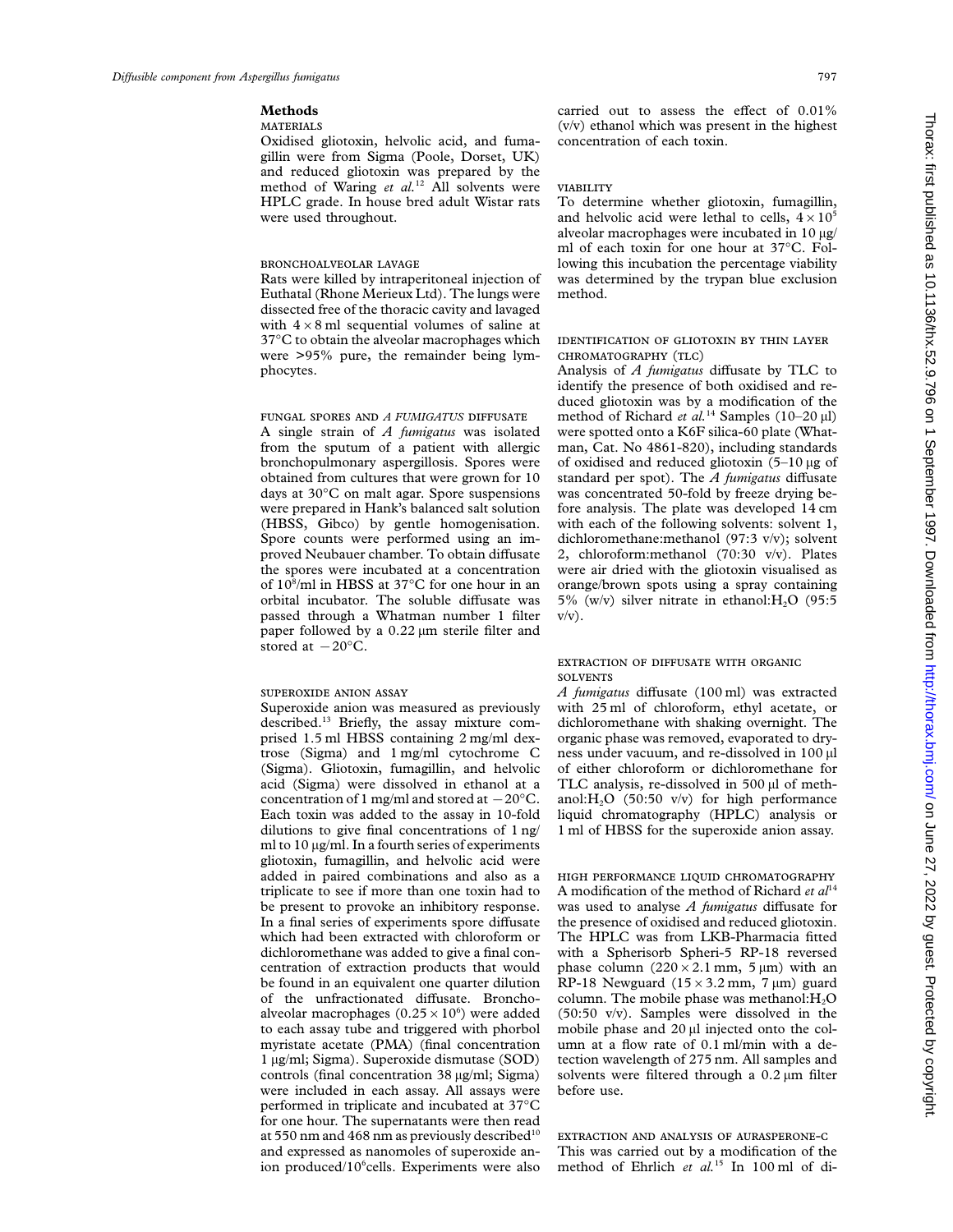chloromethane, 0.5 g of spores were soaked for *Table 1 Thin layer chromatography of oxidised and*<br>16 hours The spores were removed by filtration *reduced gliotoxin, unfractionated A fumigatus diffusate* 16 hours. The spores were removed by filtration reduced gliotoxin, unfractionated A fumigatus diffusion and the dichloromethane removed by rotary  $\frac{and A \ f\mu migatus \ diftuste \ after \ organic \ extraction}{and A \ f\mu migatus \ diffuste \ after \ organic \ extraction}$ evaporation. The residue was resuspended in nine volumes (vol/wt) of cold hexane and kept at  $4^{\circ}$ C overnight. The precipitate was filtered  $2^{0.97}$ off and resuspended in dichloromethane. Reduced gliotoxin 2 0.93 HPTLC was carried out on plates (LHP-KF;  $10 \times 10$  cm) and developed with benzene: ethyl Unfractionated AfD 1 0.61 acetate:formic acid (10:4:1). Components were identified by colour after staining with the Gibbs reagent<sup>16</sup> and by fluorescence under long wavelength ultraviolet light. Aurasperone-C has an Rf of around 0.49. Commercial standards of aurasperone-C are not available, so the above procedure was also carried out using<br>the fungal mycelium. This is a rich source of naphtho- $\gamma$ -pyrones and a total of eight were observed after HPTLC, including a spot at Rf =0.49 corresponding to aurasperone-C.

was removed and the precipitate resuspended<br>in ethyl acetate. This was partitioned three in ethyl acetate. This was partitioned three *Reduced gliotoxin* times in water adjusted to pH 2.0 with HCl. the column and eluted with benzene. HPTLC was carried out on plates (LHP-KF;  $10 \times 10$  cm) and developed in toluene: ethyl acetate:formic acid (5:4:1). Visualisation was *Solvent extraction* by spraying with 50% ethanolic  $H_2SO_4$  and After extraction of *A fumigatus* di heating for five minutes at 100 $^{\circ}$ C. Fumiga- ethyl acetate and development in the solvent clavine-C was observed as a blue spot with systems dichloromethane:methanol (97:3 v/v)  $Rf = 0.14$ . Commercial standards of fumigaclavine-C are not available, so the above  $\frac{1}{2}$  corresponding to oxidised or reduced gliotoxin cedure was also carried out using the fungal were observed. After extraction of A fumigatus cedure was also carried out using the fungal mycelium. This is a rich source of clavine alkaloids and a spot at  $Rf = 0.14$  corresponding

arate occasions. The raw data were subjected to analysis of variance with the Tukey test for significance of differences between treatments  $\frac{ANALYSIS}{OX}$  OF DIFFUSATE BY HPLC with  $n \le 0.05$  taken as the level of significance  $OX$  *Oxidised gliotoxin* with p<0.05 taken as the level of significance.

anol (97:3 v/v) oxidised gliotoxin had an Rf of

| Sample                                         | Solvent*            | Rf                         |
|------------------------------------------------|---------------------|----------------------------|
| Oxidised gliotoxin                             | $\mathfrak{D}$      | 0.61<br>0.97               |
| Reduced gliotoxin                              | 2                   | 0.93                       |
| Unfractionated AfD                             | ı<br>$\mathfrak{D}$ | 0.05<br>NS.                |
| Unfractionated AfD<br>$(+$ oxidised gliotoxin) | $\mathfrak{D}$      | 0.61<br>0.97               |
| Unfractionated AfD<br>$(+$ reduced gliotoxin)  | 2                   | 0.93                       |
| Chloroform extract of AfD                      | 1                   | 0.48, 0.45,<br>0.19, 0.08, |
|                                                | 2                   | 3 spots $(<0.08)$<br>0.79  |
| Ethyl acetate extract of AfD                   |                     | NS                         |

=*Aspergillus fumigatus* di ffusate; NS <sup>=</sup>no spots detected. the fungal mycelium. This is a rich source of <sup>∗</sup> Solvent 1, dichloromethane:methanol (97:3 v/v); solvent 2,

0.61. Unfractionated *A fumigatus* di EXTRACTION AND ANALYSIS OF 0.61. Unfractionated *A fumigatus* diffusate did<br>
not show any spots corresponding to oxidised<br>
This was carried out according to the procedure<br>
of Cole *et al.*<sup>17</sup> Briefly, a spore suspension

This was adjusted to pH 10.0 with sodium In the solvent system dichloromethane:meth-<br>carbonate and partitioned three times with anol (97:3 v/v) standard reduced gliotoxin did carbonate and partitioned three times with anol (97:3 v/v) standard reduced gliotoxin did chloroform. The extract was dried over sodium not move from the origin. In the solvent chloro-<br>carbonate and concentrated under vac carbonate and concentrated under vacuum. A form:methanol (70:30 v/v) reduced gliotoxin<br>2.5 x 10 cm neutral alumina column (de gave an Rf of 0.93. Unfractionated A fumigatus  $2.5 \times 10$  cm neutral alumina column (de-<br>activated to activity grade IV) was equilibrated<br>in benzene. The concentrate was loaded onto<br>the column and eluted with benzene HPTI C at the origin.

After extraction of  $A$  fumigatus diffusate with and chloroform:methanol (70:30 v/v), no spots diffusate with chloroform, four major spots were seen at Rf 0.48, 0.45, 0.19, and 0.08 (there were also three minor spots at Rf <  $0.08$ ). to fumigaclavine-C was observed. (there were also three minor spots at KI <0.08).<br>Both these extraction procedures have been used to extract gliotoxin from cultures of *A* **EXPERIMENTAL DESIGN AND STATISTICAL** *fumigatus*<sup>14</sup> but, in the current study, there was no evidence for the existence of oxidised or<br>ANALYSIS Superoxide experiments were carried out in reduced gliotoxin in *A fumigatus* diffusate. The Superoxide experiments were carried out in triplicate and performed on three or four sep-<br>triplicate and performed on three or fo

Figure 1 shows the HPLC analysis of *A fumigatus* di ffusate with standard oxidised and **Results**<br> **Results**<br> **Results**<br> **Results**<br> **Results**<br> **Results**<br> **Results**<br> **Results**<br> **Results**<br> **Results**<br> **Results**<br> **Results**<br> **Results**<br> **Results**<br> **Results**<br> **Refulted**<br> **Results**<br> **Refulted**<br> **Results**<br> **Refulted**<br> ANALYSIS OF DIFFUSATE BY TLC corresponding peak at this retention time after *Oxidised gliotoxin* HPLC of *A fumigatus* di ffusate. This suggests In the solvent system dichloromethane:meth- that there is no oxidised gliotoxin in *A fumigatus* diffusate.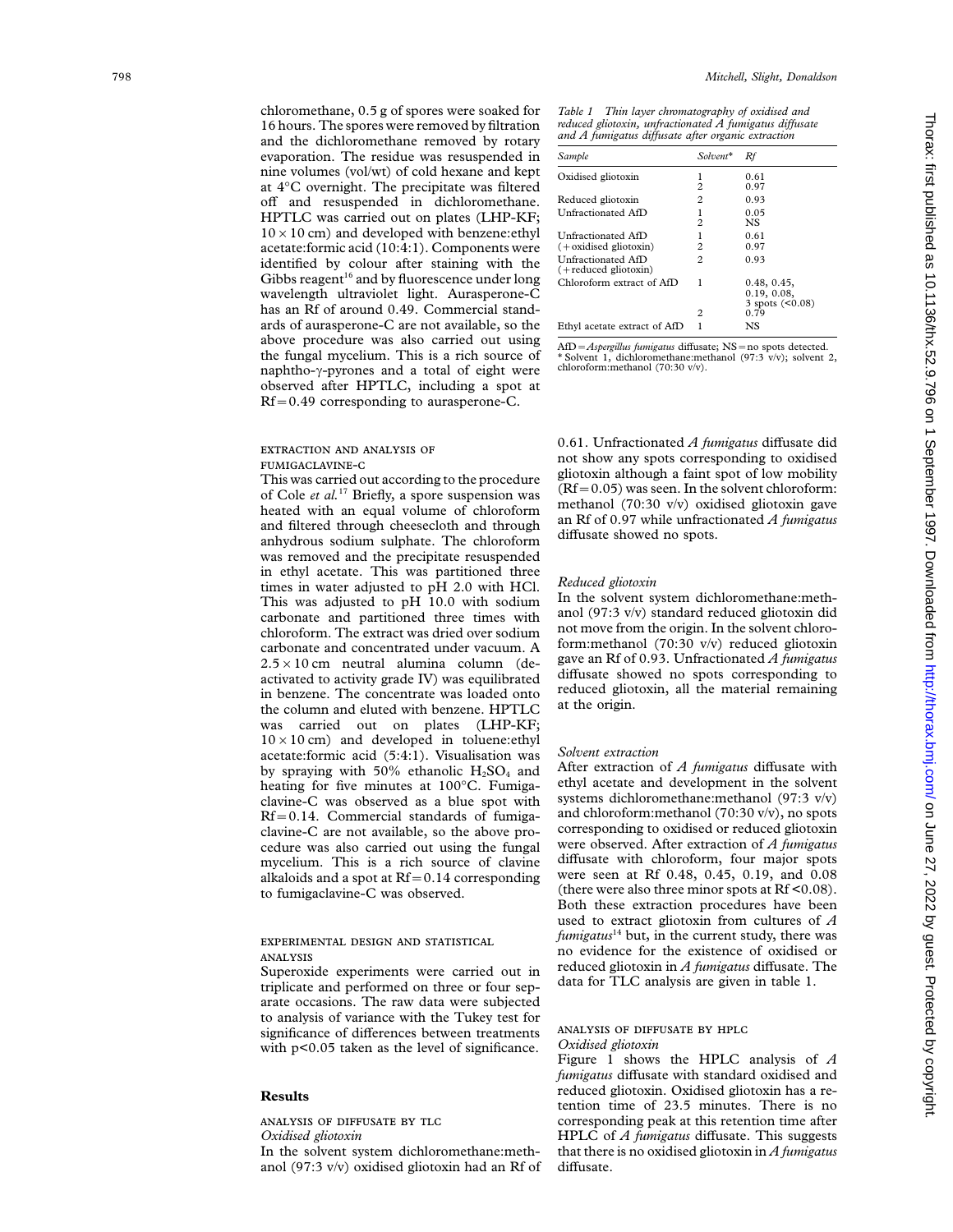

Figure 1 HPLC analysis of A fumigatus diffusate (AfD). The following traces are centration present in the 10 µg/ml dilution, it shown: (A) unfractionated AfD; (B) chloroform extract of AfD; (C) oxidised gliotoxin; was foun

minutes. There was no corresponding peak at gliotoxin, fumagillin, and helvolic acid were

form gave several peaks with a major peak at not shown), as found in the previous exa retention time of 19.3 minutes but no peak periments. There was no inhibitory effect of the corresponding to oxidised gliotoxin. There ap- unfractionated chloroform or dichloromethane pear to be two peaks with retention times sim- spore extracts enriched for fumigaclavine-C or ilar to reduced gliotoxin. However, this is aurasperone-C, respectively (table 3). unlikely to be reduced gliotoxin since none was detected in the *A fumigatus* diffusate by TLC. No peaks were seen for *A fumigatus* diffusate extracted with ethyl acetate (results not shown) When macrophages were treated with  $10 \mu g/ml$ 

A single peak with a retention time of 12.0 shown), as shown by trypan blue exclusion. minutes was seen after HPLC for standard fumagillin (data not shown), with no corresponding peak in the unfractionated *A fu-* **Discussion** *migatus* diffusate or in the chloroform extract. Reports on the effect of the *A fumigatus* spore Neither aurasperone-C nor fumigaclavine-C diffusate on inhibition of phagocyte migration, were found in the spore diffusate by HPTLC, spreading, and the oxidative burst have been<br>but both were present in the mycelial extracts numerous.<sup>5-7</sup> In addition, the hyphae of A but both were present in the mycelial extracts (data not shown). *fumigatus* release an inhibitor of the com-

| Treatment                                                                                   | Gliotoxin                                                                                                | Fumagillin                                                                     | Helvolic acid                                                                              |
|---------------------------------------------------------------------------------------------|----------------------------------------------------------------------------------------------------------|--------------------------------------------------------------------------------|--------------------------------------------------------------------------------------------|
| None<br>1 <sub>ng</sub><br>10 <sub>ng</sub><br>100 <sub>ng</sub><br>$1 \mu$ g<br>$10 \mu$ g | 70.3<br>(8.8)<br>(9.0)<br>88.0<br>75.4 (8.7)<br>$117.3(10.8)$ <sup>+</sup><br>89.3 (10.9)<br>72.6 (10.7) | 39.7(1.5)<br>39.9 (3.9)<br>39.8(5.3)<br>41.2(1.2)<br>39.5(1.8)<br>$16.8(1.0)*$ | 66.3(12.0)<br>$61.9$ $(9.8)$<br>64.1 (10.3)<br>64.3(10.5)<br>61.0(9.8)<br>$22.1$ $(5.7)^*$ |

Data shown are expressed as nmoles of superoxide produced/ 10<sup>6</sup> cells and are the mean (SE) of three (fumagillin, helvolic acid) or four experiments (gliotoxin). ∗ Significant decrease (p<0.05) from none.

† Significant increase (p<0.05) from none.

*Table 3 Effect of A fumigatus diffusate (AfD) and organic extracts of spores on superoxide anion production collected under conditions that would enrich for fumigaclavine-C (chloroform extract) or aurasperone-C (dichloromethane extract)*

| Treatment            | AfD                     | Spore extract<br>enriched for<br>fumigaclavine-C | Spore extract<br>enriched for<br>aurasperone-C |
|----------------------|-------------------------|--------------------------------------------------|------------------------------------------------|
| None<br>1/4 dilution | 87.4 (5.6)<br>27.3(6.4) | 93.2(2.9)<br>88.5(6.3)                           | 89.4 (6.3)<br>92.4(5.5)                        |

Data shown are expressed as nmoles of superoxide produced/  $10<sup>6</sup>$  cells and are the mean (SE) of three experiments.

### SUPEROXIDE ANION ASSAY

Gliotoxin showed no inhibitory effect at any dilution on superoxide anion production by rat alveolar macrophages. A significant stimulation was, however, detected at 100 ng/ml (table 2). Both fumagillin and helvolic acid showed a significant decrease in superoxide production only at the highest dose of  $10 \mu g/ml$ . On assaying 0.01% (v/v) ethanol alone, the conat the highest concentration of both fumagillin and helvolic acid. This effect was not found *Reduced gliotoxin* with gliotoxin, suggesting that it may offer some Reduced gliotoxin has a retention time of 4.5 protection from the effects of ethanol. When this time after HPLC of *A fumigatus* diffusate. added in paired combinations or as mixtures of all three, no inhibition of superoxide anion was observed. All combinations where gliotoxin *Solvent extraction* was present showed a significant increase Extraction of *A fumigatus* diffusate with chloro- ( $p<0.05$ ) in superoxide anion production (data

which is again in agreement with TLC analysis. of commercially obtained gliotoxin, fumagillin, and helvolic acid there was no evidence of lethality or loss of membrane integrity com-*Fumagillin, fumigaclavine-C, aurasperone-C* pared with untreated macrophages (data not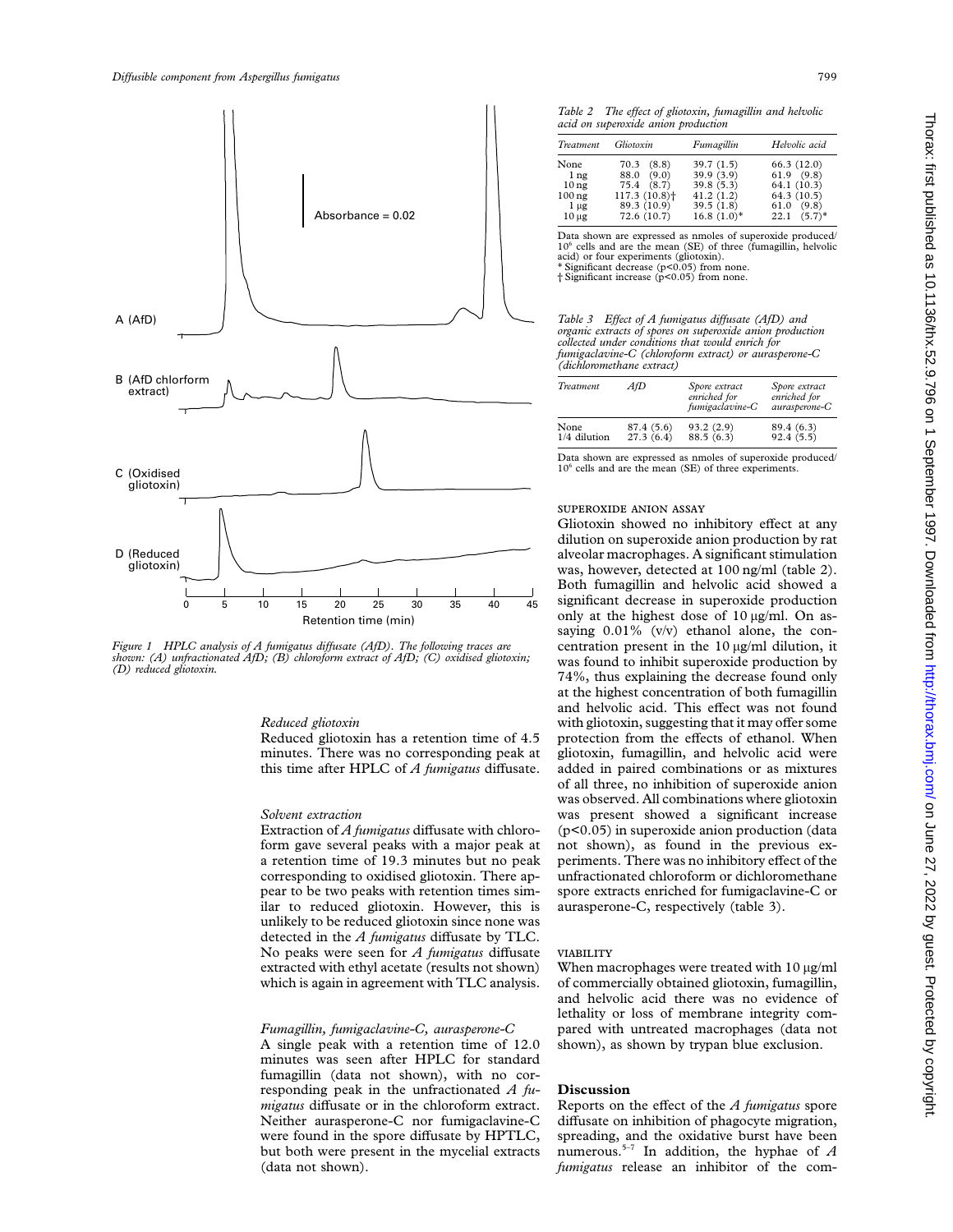studies have demonstrated the presence of an and is released from the surface of the spore.<sup>610</sup> 100 $\degree$ C, is of low molecular weight (<10 kD), hydrate component of the diffusate.<sup>10</sup>

to release a number of other low molecular product. Enhanced binding of the *A fumigatus* weight toxins – specifically gliotoxin, helvolic spores in inflamed lung<sup>28</sup> may assist in bringing acid, and fumagillin<sup>19</sup> – and it has been reported the spore toxin into close contact with lung that the toxins fumigaclavine-C and aura- cells. sperone-C are also associated with the fungal In summary, a small molecular weight toxin conidia.<sup>20</sup> Hyphal gliotoxin<sup>21</sup> is believed to be  $\left($  <10 kD) that is released from the spores of a an important factor in allowing the hyphae to clinical isolate of *A fumigatus* within minutes grow in tissue. Gliotoxin is able dramatically of deposition in aqueous solution, which is to modulate lung cell functions such as at- capable of inhibiting the oxidative burst of tachment of epithelial cells and fibroblasts as macrophages without causing cell death, $10$  is well as inhibiting phagocytosis by macrophages; distinct from common fungal toxins, parother important functions of the host immune ticularly gliotoxin. Further research will be defence are also impaired by gliotoxin, including induction of cytotoxic and alloreactive T cells.<sup>22</sup> Aurasperone-C, fumigaclavine-C, helvolic acid, and fumagillin have not been macrophages that leads to activation of the reported to have direct toxic effects on macrophages, but they do elicit severe clinical effects. Aurasperone-C is a tremerogen causing nervous system dysfunction.17 Fumigaclavine-C is an ergot alkaloid normally produced by *Cla*-<br>  $\frac{Lancet 1989:893-4}{2}$ <br>  $\frac{viceps$  species but is also present in *A fumigatus*<sup>23</sup><br>
2 Bateman ED. A new look at the natural history of *Aspergillus*,<br>
2 Bateman ED. A new look and causes nausea, vomiting, delirium, and<br>causes have a subset of the liver, while furnagillin is a<br>generation of the liver, while furnagillin is a<br>pergulas function A Sources and noise of the liver, while furnagillin is

We have previously reported that the spore diffusate of  $A$  fumigatus inhibits the macro-We have previously reported that the spore<br>
diffusate of *A fumigatus* inhibits the macro-<br>
phage oxidative burst<sup>10</sup> and cytokine gene ex-<br>
pression.<sup>11</sup> In this paper we have eliminated the<br>
pression.<sup>11</sup> In this paper pression.<sup>11</sup> In this paper we have eliminated the<br>possibility that the spore toxin is one of the<br>possibility that the spore toxin is one of the<br>possibility  $\frac{Clin\ Inmund\ 1990;86:726-31}{Richard\ V, Bunchard\ V, T\ Richard\ V, Bunchard\ V, Bunchard\ V, Simplr\ Rich$ tent immunomodulator gliotoxin. Gliotoxin is from Aspergillus fumigatus and its detection in tissue. 3<br>reported not to be present in cultures of  $A$  a Red Microbial 1990;33:243-51. *fumigatus* until three days<sup>2526</sup> which suggests pression of host defences by Aspergillus fumigatus. *J Med*<br>that it is a hyphal, rather than a spore, product. 9 Robertson MD, Seaton A, Milne LJR, Raeburn A. Re-However, the spores and hyphae of A fumigatus<br>However, the spores and hyphae of A fumigatus<br>hagocytic cells. Thorax 1987;42:466-72.<br>hagocytic cells of a fumigatus to ingest the spores of Aspegillus fumigatus to ingest been in common, as has been demonstrated by the<br>use of monoclonal antibodies.<sup>27</sup> Isolation of<br>where the spores of the fungus *Aspergillus fumigatus. Thorax*<br>electrorin is corried out by chloroform extraction<br> $1995;51:389-96$ . gliotoxin is carried out by chloroform extraction<br>of the distribution with setting and the supernatants after the removal of the<br>fungal mycelium.<sup>21.25.26</sup> Further fractionation of<br>fungal mycelium.<sup>21.25.26</sup> Further fract fungal mycelium.<sup>21 25 26</sup> Further fractionation of spores of the fungus *Aspergillus fumigatus*; role of the transcription activating factors NF- $\kappa$ B and AP-1. *Am J* celloroform extracts showed that ethyl acetate *Resp* extraction extracting gliotoxin.<sup>2</sup> <sup>12</sup> Waring P, Newcombe N, Edel M, Lin QH, Jiang H, Sjaarda was a useful solvent for extracting gliotoxin.<sup>2</sup> <sup>12</sup> Waring P, Newcombe N, Edel M, Lin QH, Jiang H, Sjaarda Maximal yield of gliotoxin was produced in<br>
Maximal yield of gliotoxin was produced in<br>
shaking liquid cultures with little or none being<br>
produced in static cultures, since in static cul-<br>
by immunologically activated and Ture the fungus was shown to be sporulating macrophages. *J Exp Med* 1978;148:115-27.<br>abundantly. Gliotoxin production seems there-<br>aber chromatography for detection and high performance abundantly. Gliotoxin production seems there—<br>fore not to be associated with spore pro-<br>duction.<sup>12</sup> Only the oxidised form of gliotoxin<br> $\frac{1}{2}$  only the oxidised form of gliotoxin<br> $\frac{1}{2}$  only the oxidised form of gl has been isolated from these cultures and the reduced form synthesised chemically in vitro. reduced form synthesised chemically in vitro.<br>As far as the authors are aware, there have been<br>no reports cited in the literature on the isolation<br>no reports cited in the literature on the isolation<br>ments of Aspergalus mig no reports cited in the literature on the isolation Aurasperone-A and relation of reduced clientaries from *Apparallus* appears. <sup>1972;30:107-13.</sup> of reduced gliotoxin from *Aspergillus* species.<br>The data presented in this paper show that none<br>IC, Johnson AN, *et al.* Mycotoxins produced by *Aspergillus* 

plement system, the other key defence system of the toxins gliotoxin, helvolic acid, fumagillin, of the alveolar region of the lung.<sup>18</sup> Previous fumigaclavine-C, and aurasperone-C are found fumigaclavine-C, and aurasperone-C are found in the spore diffusate, neither do commercial inhibitor of the macrophage oxidative burst preparations or organic extracts (which should that is present on all *A fumigatus* spores studied contain the toxins if present) of spores or and is released from the surface of the spore.<sup>610</sup> hyphae inhibit the macrophage oxidative The toxin is removed rapidly from the spore burst. It appears, therefore, that the immunosurface (within two minutes), is heat stable to modulating effects of the spore diffusate, including inactivation of the cytokine tranand appears to be associated with a carbo- scription factor  $NF$ - $\kappa B^{27}$  and inhibition of the oxidative burst, $10$  are not caused by these toxins The hyphae of *A fumigatus* have been found but are the result of the action of a novel spore the spore toxin into close contact with lung

> focused on molecular characterisation of the A fumigatus diffusate toxin and elaboration of its ffect on intracellular signalling pathways in NADPH oxidase complex and cytokine gene expression.<sup>29-31</sup>

- 
- 
- 
- potent intercophage defence against *Rhizopus oryzae* and<br>*Aspergillus fumigatus. J Infect Dis* 1984;150:752–60.<br><sup>2</sup>5 Robertson MD, Seaton A, Raeburn A, Milne LJR. Inhibition
- 
- 
- 
- 
- 
- 
- 
- 
- 
- 
- 15 Ehrlich KC, DeLucca II AJ, Ciegler A. Naphtho- $\gamma$ -pyrone production by Aspergillus niger isolated from stored cotton-
- 
-